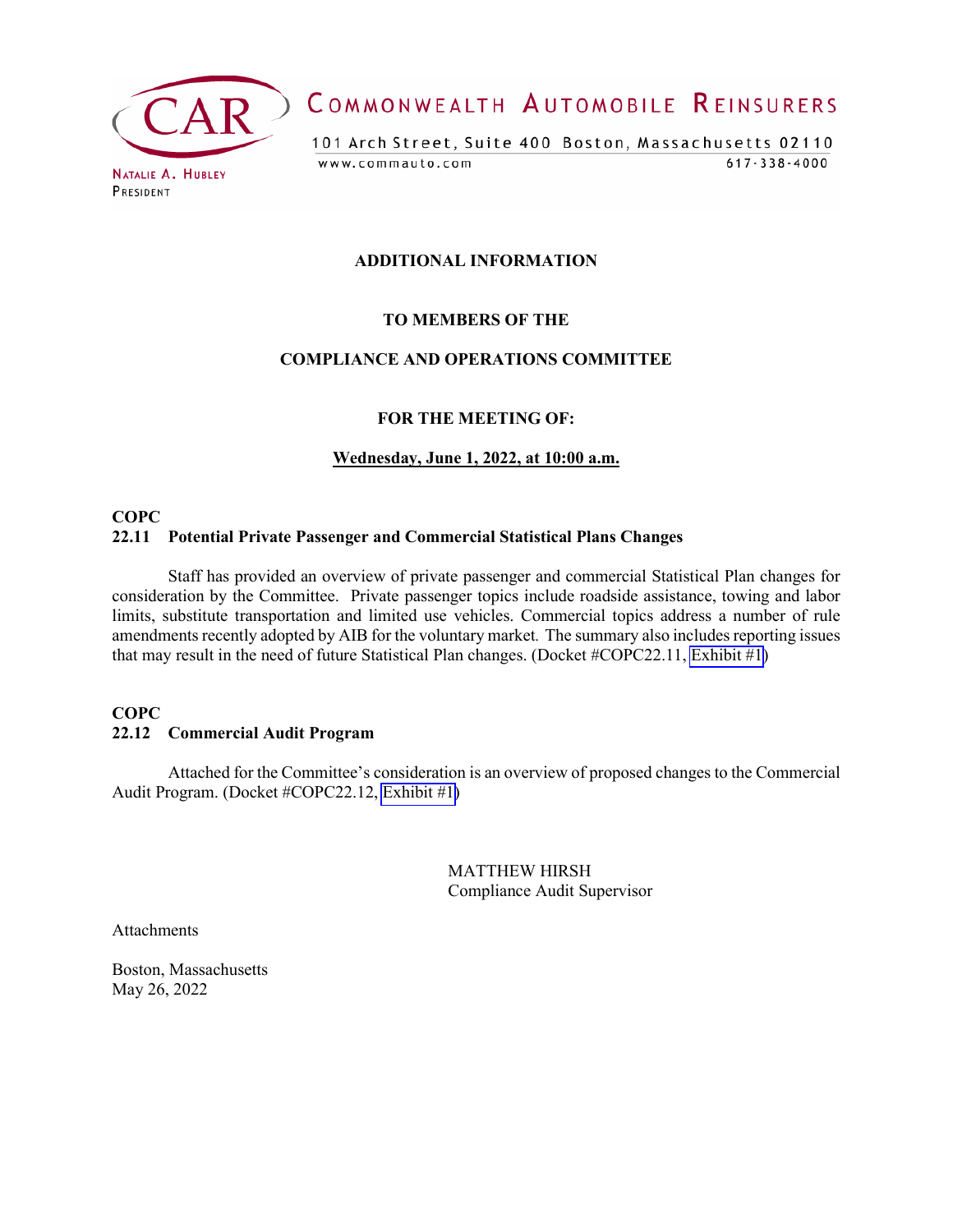# Compliance and Operations Committee Overview of Potential Reporting/Statistical Plan Changes June 1, 2022

## <span id="page-1-0"></span>Potential Private Passenger Statistical Plan Changes for Consideration

1. Roadside Assistance and Additional Limits for Towing & Labor Coverage

As part of the transition to managed competition in 2008, CAR developed reporting requirements to address company endorsements that offered new or additional coverage to insureds. These instructions provided for the separate reporting of company-specific endorsements with the "all other" classification, type of risk, limit and coverage codes as outlined in Accounting and Statistical Notice No. 483. Over time, many companies have introduced new and enhanced endorsements for the collision and comprehensive coverages, such that a significant volume of data is now reported with the "all other" coverage codes of 089 and 099.

Currently, two of the most popular enhanced coverages are towing and labor amounts in excess of \$100/disablement and roadside assistance (which includes other services in addition to towing). To better identify these coverages from other company-specific endorsements, CAR is proposing to add two new physical damage coverage codes to the Private Passenger Statistical Plan.

2. Substitute Transportation

While not as prevalent as higher coverages for towing and labor, there are some companies offering higher coverages for substitute transportation. Accordingly, the Committee should provide direction as to whether an additional physical damage coverage code should also be added to the Private Passenger Statistical Plan to separately identify higher limits for substitute transportation.

3. Limited Use Vehicles

The MAIP Steering Committee will be considering rule changes to the Massachusetts Private Passenger Residual Market Automobile Insurance Manual to accommodate limited use vehicles. In order to identify these vehicles, CAR is proposing to add a new classification code to the Private Passenger Statistical Plan.

## Proposed Commercial Statistical Plan Changes for Consideration

1. Roadside Assistance and additional limits for Towing and Labor coverages

Similar to private passenger, CAR is proposing to add two new physical damage coverage codes to identify these coverages.

2. ATVs/UTVs

The AIB, in its 10/2021 filing, has included new rules and rates for ATVs and UTVs. While the Commercial Automobile Committee has determined that these vehicles are not eligible for the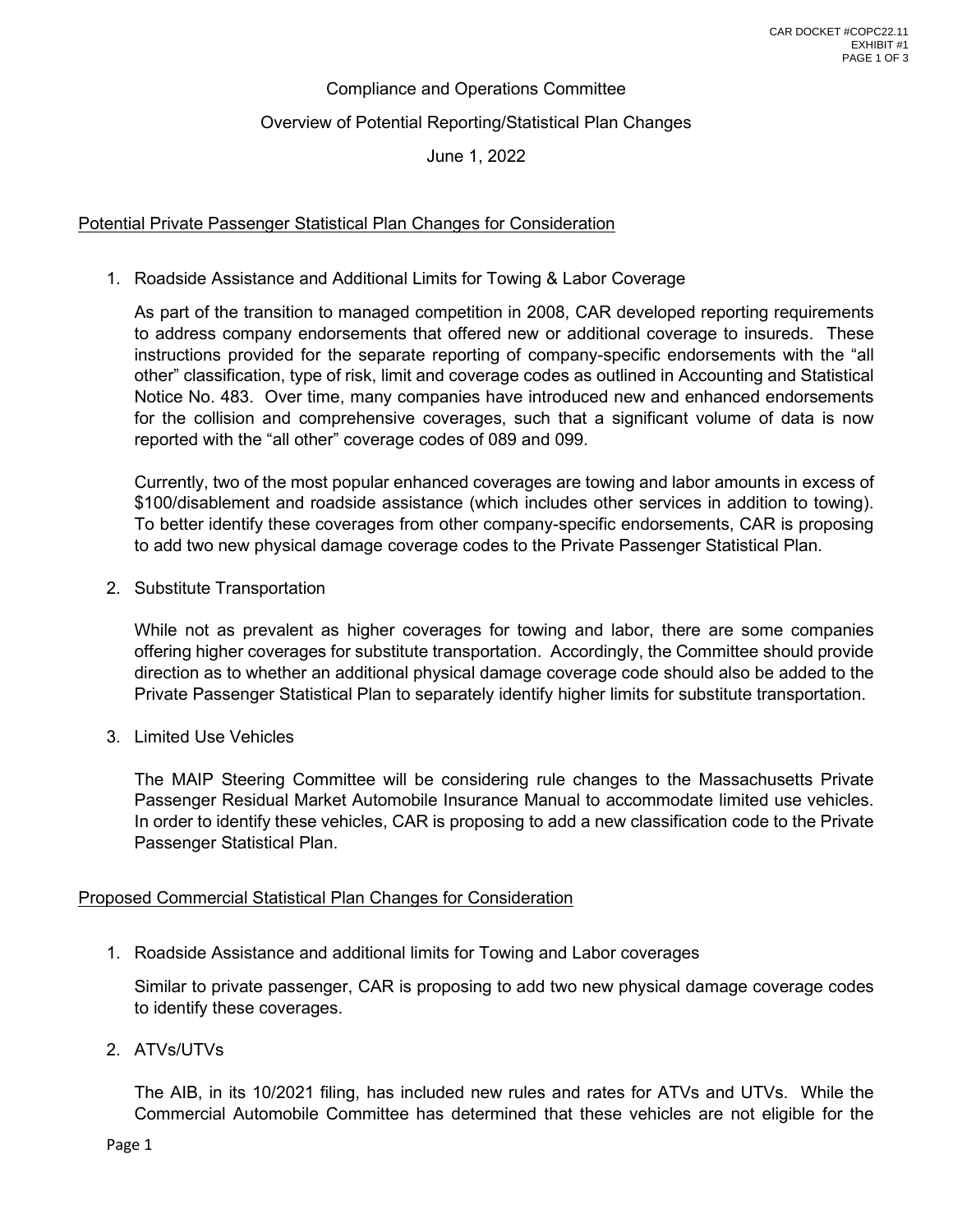residual market, both can be written in the voluntary market. Accordingly, the Committee should provide direction as to whether a new classification code should be designated for these vehicle types (which will allow for better loss and rate development) or whether classification code 704000 (Special Types – All Other) should be used.

3. Non-Owned Coverage for Volunteers Not Associated with Social Service Risks

The AIB, in its 10/2021 filing, has broadened the definition of volunteer eligible for non-owned coverage. Currently, CAR provides non-owned coverage only for volunteers that are associated with social service risks, which results in the need to maintain specific classification codes for these risks. Accordingly, CAR is proposing to add two additional classification codes to identify nonowned coverage afforded for volunteers other than social service risks.

4. Replacement Cost Coverage – Private Passenger Types

The AIB, in its 10/2021 filing, has provided rating procedures so that private passenger type vehicles can be written on a replacement cost basis. The Committee should provide direction as to whether a new coverage code should be designated for this coverage option or whether the All Other Coverage Code is sufficient.

5. On Hook Coverage

The AIB, in its 10/2021 filing, has included rating procedures for on hook coverage for insureds who do not have garage or service locations. Coverage is available in the voluntary market and the Commercial Automobile Committee is considering this coverage for the residual market. Accordingly, CAR is proposing to add an additional coverage code to identify this coverage.

6. Mobile Home Contents

The AIB, in its 10/2021 filing, has included a rating procedure for mobile home contents. The Committee should provide direction as to whether a new coverage code should be designated for this coverage option or whether the All Other Coverage Code is sufficient for use.

7. Original Cost New

The ISO Optional Class Plan was introduced in 2015 and implemented in most jurisdictions on an optional basis in 2016. Statistical reporting for the optional plan became mandatory in 2019, and support for the prior plan was discontinued this year. The AIB will file the new ISO Class Plan to enable companies to adopt it for use in MA at their discretion. However, the AIB does not intend to adopt the plan at this time for its advisory filing.

There are a number of components to the ISO Class Plan that would impact statistical reporting, including additional levels for fleet size, additional designations for Age, the application of Cost New for all vehicles and the inclusion of NAICS factors in the classifications, as well as additional classifications for PPTs to include operator driving experience and occasional/principal status. While the Joint Actuarial Commercial Lines Committee agreed that, due to other rating priorities, it would table further discussion of these items at this time, staff requests that the Committee discuss the issue of reporting Original Cost New. There are a number of disadvantages in the current methodology for reporting the value of a vehicle that would be improved using an alternative reporting method.

Currently, three different fields capture the value of a vehicle – Symbol, Motorcycle Value, and Original Cost New Code.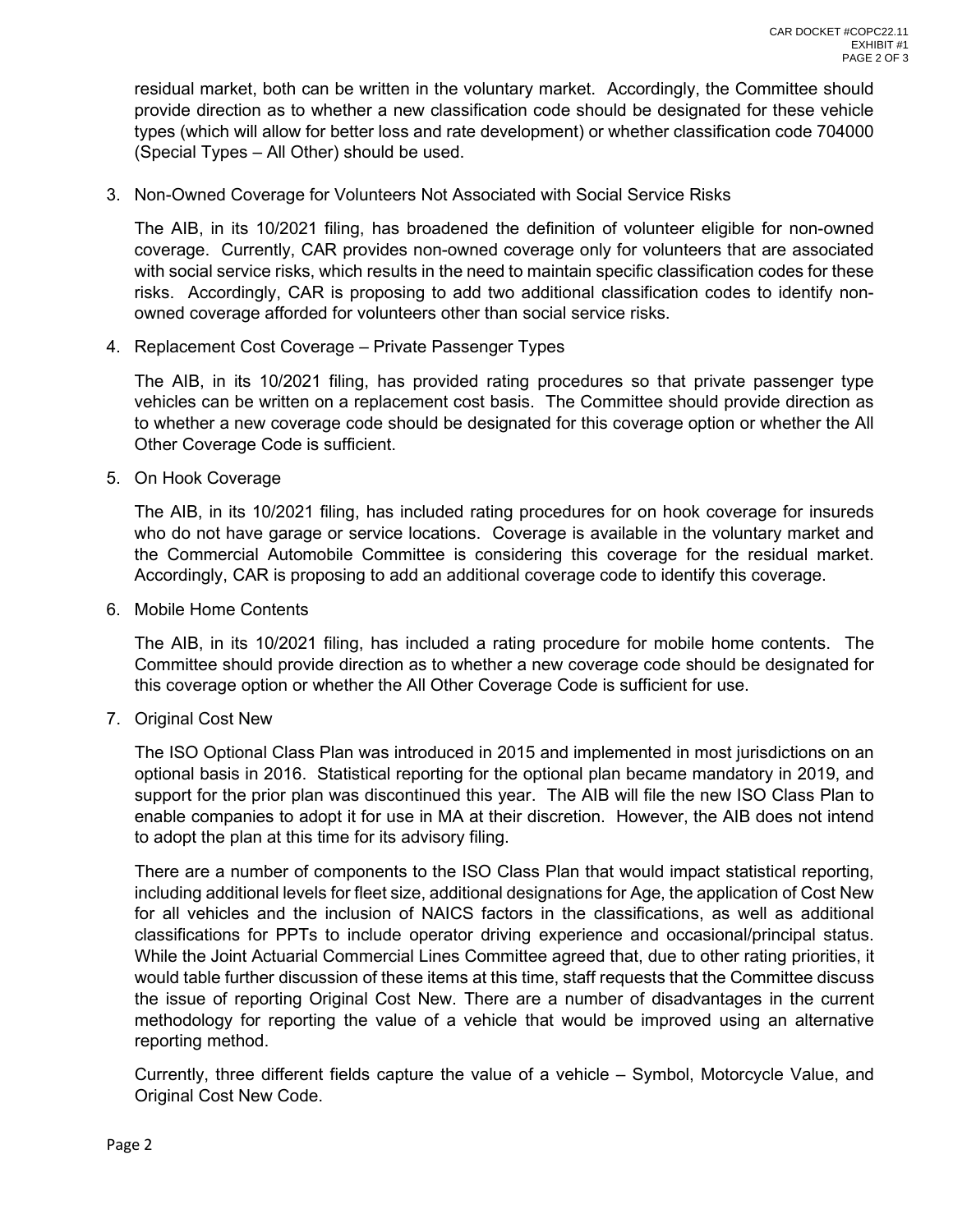- The cost new of a vehicle is represented by the Symbol Code, which is a two-digit field with 12 codes representing ranges of values (01 =  $$0$  to  $$4,500$ , 02 =  $$4,501$  to  $$6,000$  and so on until  $12 = $90,001$  and greater).
- To provide additional clarification, the reporting of Original Cost New is required when the cost new of the vehicle exceeds \$90,000 (i.e. a vehicle cost new at \$321,000 is reported with an Original Cost New value of 321). Original Cost New is not required on records with a cost new of \$90,000 or less.
- The value of the motorcycle is represented by the two-digit Motorcycle Value Code (there are 99 codes for Motorcycle Value ranging from 01 representing \$100 to 99 representing \$9,900).

A considerable volume of motorcycles exceed \$10,000 in vehicle value. As a result, a significant portion of the exposure data is reported with code 99. Furthermore, most of the exposure data for automobiles is clustered in 3 of the 12 Symbol codes. Accordingly, it would be beneficial to phase out the reporting of Symbol and Motorcycle Value and transition to reporting Original Cost New for all eligible vehicles as this field would capture the original cost new value of the vehicle or motorcycle rather than a range.

## Potential Future Commercial Statistical Plan Changes for Consideration for Ceded Data

1. Zone Rated Classifications

The CAR commercial rate filing contains the introduction of an out-of-state rating differential for zone rated vehicles garaged outside of Northern New England (which includes MA, ME, NH, and VT). In order to identify those vehicles that are eligible for the differential, the reporting of premium town (which is based on garaging location), including 9 codes that represent states other than MA, would be required for zone rated TTTs and Buses (note that the reporting of premium town for zone rated risks is not required at this time). Clarifications to the Zone Rating Code pages may also be needed.

2. Non-Owned and Hired Automobiles Liability Only Coverage (policies with stand-alone Non-Owned and/or Hired Auto coverage)

Generally, non-owned and hired automobile coverages are supplemental coverages that are added on to a policy with primary coverage for commercial vehicles. However, in certain instances, a risk may purchase only the non-owned and/or hired auto coverages to provide coverage to its employees driving their own vehicles or renting vehicles. In order to identify and properly rate those policies with just non-owned and/or hired auto coverage, CAR is proposing to add two new classification codes.

3. Type of Loss Code value for ceded risks engaging in TNC activities

Coverage for ceded policies with automobiles classed as public automobiles is excess over insurance provided by a transportation network company when the vehicle is engaged in TNC activities. Accordingly, CAR is proposing to add a new Liability Type of Loss Code value to distinguish a loss payment that the Servicing Carrier has made in excess of the coverage provided by the TNC insurance carrier.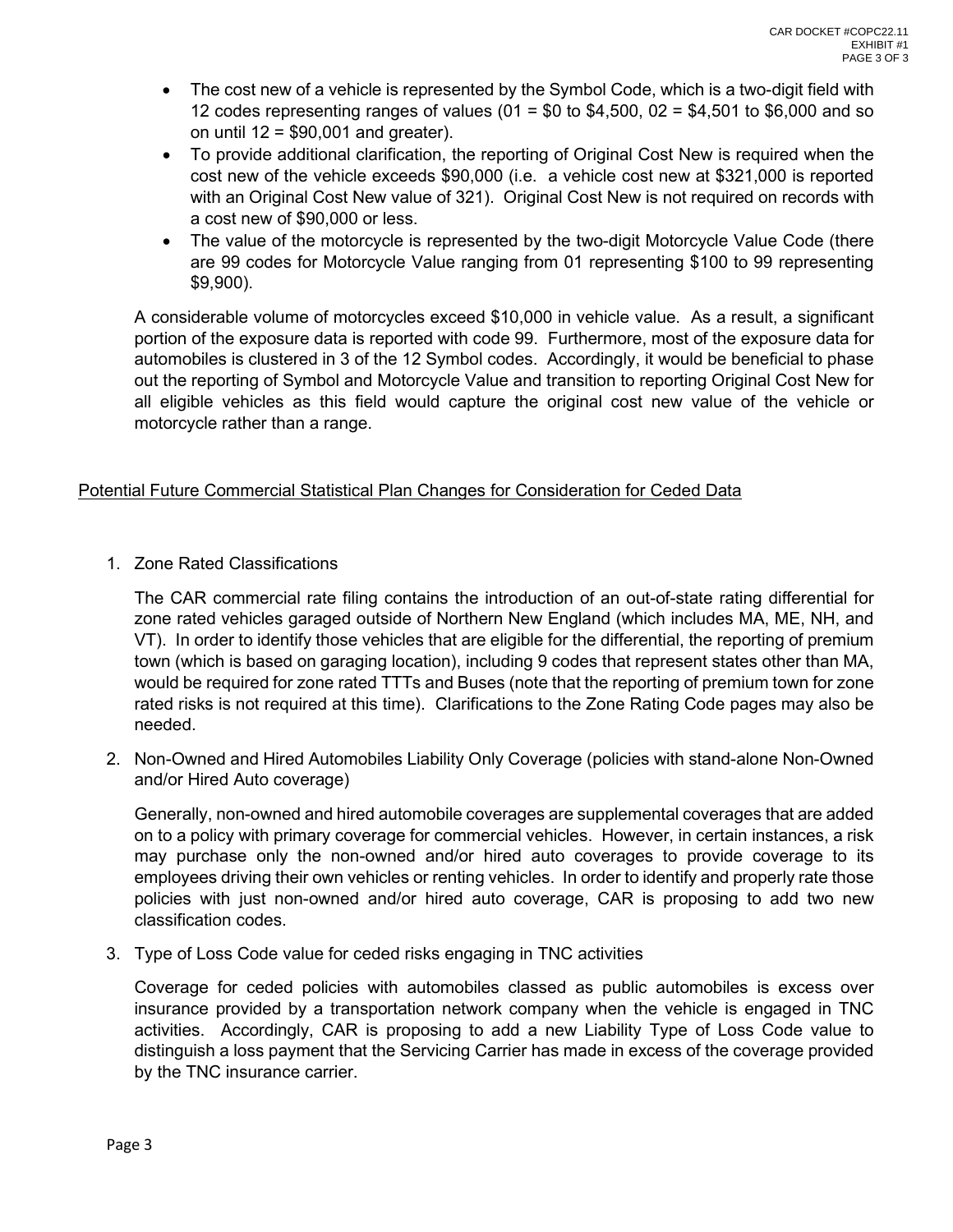## Audit Program Redesign Commercial Auditing Commercial Audit Program Changes

## <span id="page-4-0"></span>**Overview**

The Compliance and Operations Committee (COPC) approved changes to the private passenger audit program in December 2020 that were subsequently codified in the Assigned Risk Company (ARC) Procedures Manual. At that time, Compliance Audit was concentrating department resources on completing a series of enhanced procedures audits of the Commercial Servicing Carrier (CSC) Program that considered eligibility, classification, and rating of certain residual market business. Staff determined that delaying the redefining of the commercial auditing program was necessary to better evaluate the future objectives and anticipated needs. This memorandum outlines the proposed changes to the commercial audit program.

#### Current Commercial Audit Program

- SCs are audited every other year and the audits include:
	- $\circ$  Premium and claim statistical auditing with data validated from source documents to test adherence to the Commercial Statistical Plan.
		- Structured representative random samples of voluntary and ceded premium and loss statistical data are selected from one complete calendar year of accounting shipments.
			- $\triangleright$  Samples are selected at the record level for both premium and loss data.
	- $\circ$  Commercial underwriting auditing verifies SC compliance with the rules, rates and rating procedures detailed in the applicable Massachusetts Commercial Automobile Insurance Manuals.
		- Reperformance of rates is completed at the statistical record level and policy level using the voluntary or residual market rates.
	- o Claims Performance Standards (the Standards) examination Statutory Requirement
		- Voluntary and ceded data.
	- o Special Investigation Unit (SIU) Evaluation Statutory Requirement
		- **Voluntary and ceded data.**
	- o Reinsurance Audits
		- Potential duplicate payments and/or reporting on ceded paid losses.

Also of note, prior to May 2009, CAR staff conducted audits of large market share voluntary-only Member Companies. However, due to staffing reductions and a focus on private passenger auditing, the commercial audit program was modified to concentrate only on the four SCs.

#### Considerations for Improved Audit Process:

In 2018, Compliance Audit paused the overall commercial audit program to complete Claims Performance Standards and SIU evaluations and three separate residual market eligibility and classification enhanced procedure audits of all four SCs. These audits focused on residual market eligibility and SC adherence to the updated underwriting standards for multi-state bus risks, trucks, tractors, and trailers (TTT), and non-fleet private passenger type (NF-PPT) automobiles.

At this time, several changes impacting the commercial residual market require consideration in an updated commercial audit program. These include the introduction of underwriting standards to the CSC Program and the consolidation of the separate taxi/limousine, car service program into the full CSC Program. In addition, recent changes to the MAP and Commercial Statistical Plan regarding consideration of public autos and Transportation Network Company (TNC) coverage have also been adopted. These changes necessitate updates to the audit procedures to ensure continued oversight of CSC Program requirements and targeted sampling procedures to test the accuracy of newly reported data elements. Finally, the elimination of voluntary-only companies from the audits removes assurance of the quality of the rate making database.